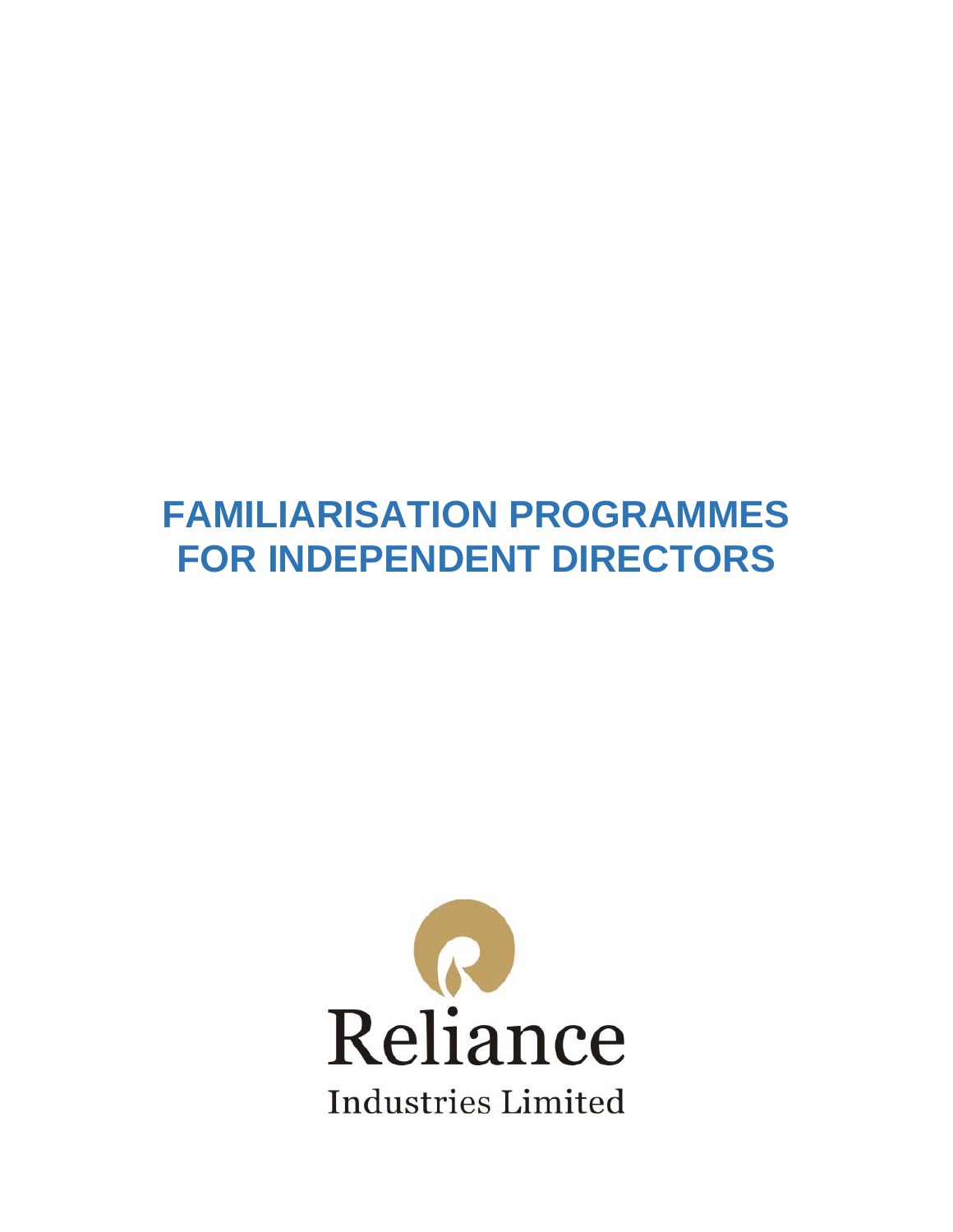#### **Reliance Industries Limited – Familiarisation Programmes for Independent Directors**

## **FAMILIARIZATION PROGRAMMES FOR INDEPENDENT DIRECTORS**

### **Preamble**

Clause 49 of the Listing Agreement with the Stock Exchanges inter-alia stipulates that the Company shall familiarize the independent directors with the Company, their roles, rights, responsibilities in the Company, nature of the industry in which the Company operates, business model of the Company, etc., through various programmes.

# **Overview of the Familiarisation process**

All Independent Directors are aware and further updated about their roles, rights, responsibilities in the Company. A Directors' kit containing information about the Company, Memorandum and Articles of Association, Annual Reports for previous 3 years, Sustainability Reports, Investor Presentations, recent Media Releases etc is handed over to the new director. The appointment letter issued to Independent Directors inter alia sets out the expectation of the Board from the appointed director, their fiduciary duties and the accompanying liabilities that come with the appointment as a director of the Company.

Independent Directors are provided with necessary documents/brochures, reports and internal policies to enable them to familiarize with the Company's procedures and practices.

Periodic presentations are made at the Board and Board Committee Meetings, on business and performance updates of the Company, global business environment, business strategy and risks involved. Detailed presentations on the duties and responsibilities of Independent Directors and the Company's business segments were made at the separate meetings of the Independent Directors held during the year.

Quarterly updates on relevant statutory changes and landmark judicial pronouncements encompassing important laws are regularly circulated to the Directors.

Each director of the Company has complete access to any information relating to the Company. Independent Directors have the freedom to interact with the Company's